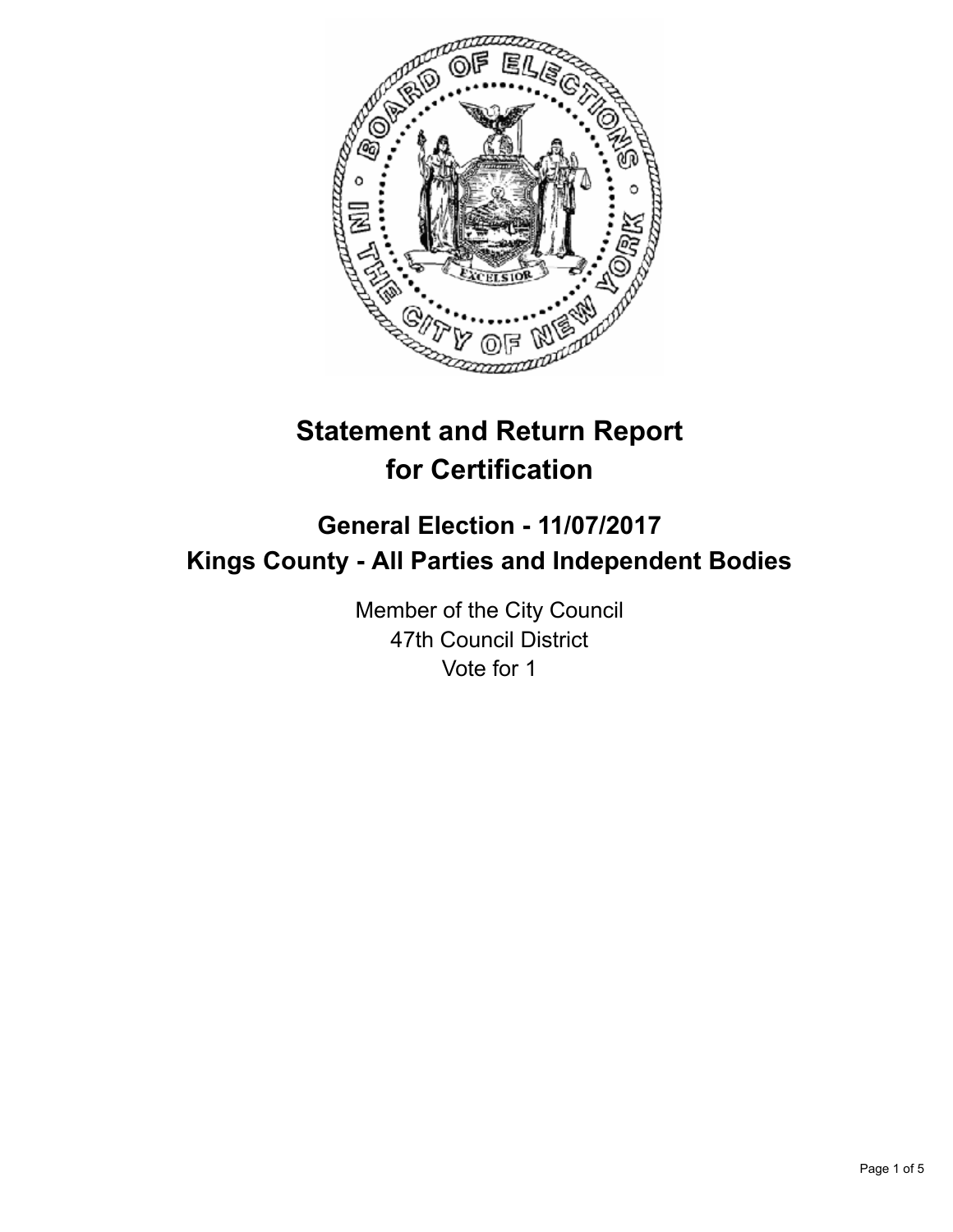

### **Assembly District 45**

| <b>PUBLIC COUNTER</b>                                    | 2.724 |
|----------------------------------------------------------|-------|
| <b>MANUALLY COUNTED EMERGENCY</b>                        | 0     |
| ABSENTEE / MILITARY                                      | 54    |
| <b>AFFIDAVIT</b>                                         | 26    |
| <b>Total Ballots</b>                                     | 2,804 |
| Less - Inapplicable Federal/Special Presidential Ballots | 0     |
| <b>Total Applicable Ballots</b>                          | 2,804 |
| <b>MARK TREYGER (DEMOCRATIC)</b>                         | 1,620 |
| RAIMONDO DENARO (REPUBLICAN)                             | 699   |
| RAIMONDO DENARO (CONSERVATIVE)                           | 120   |
| MARK TREYGER (WORKING FAMILIES)                          | 156   |
| CHAIM DEUTSCH (WRITE-IN)                                 |       |
| <b>Total Votes</b>                                       | 2,596 |
| Unrecorded                                               | 208   |

### **Assembly District 46**

| <b>PUBLIC COUNTER</b>                                    | 4,513 |
|----------------------------------------------------------|-------|
| <b>MANUALLY COUNTED EMERGENCY</b>                        | 0     |
| <b>ABSENTEE / MILITARY</b>                               | 193   |
| <b>AFFIDAVIT</b>                                         | 48    |
| <b>Total Ballots</b>                                     | 4,754 |
| Less - Inapplicable Federal/Special Presidential Ballots | 0     |
| <b>Total Applicable Ballots</b>                          | 4,754 |
| MARK TREYGER (DEMOCRATIC)                                | 3,565 |
| RAIMONDO DENARO (REPUBLICAN)                             | 556   |
| RAIMONDO DENARO (CONSERVATIVE)                           | 81    |
| <b>MARK TREYGER (WORKING FAMILIES)</b>                   | 233   |
| CHAIM DEUTSCH (WRITE-IN)                                 |       |
| JOANNE ALLOTA (WRITE-IN)                                 | 1     |
| STEVEN SAPERSTEIN (WRITE-IN)                             | 1     |
| <b>Total Votes</b>                                       | 4,438 |
| Unrecorded                                               | 316   |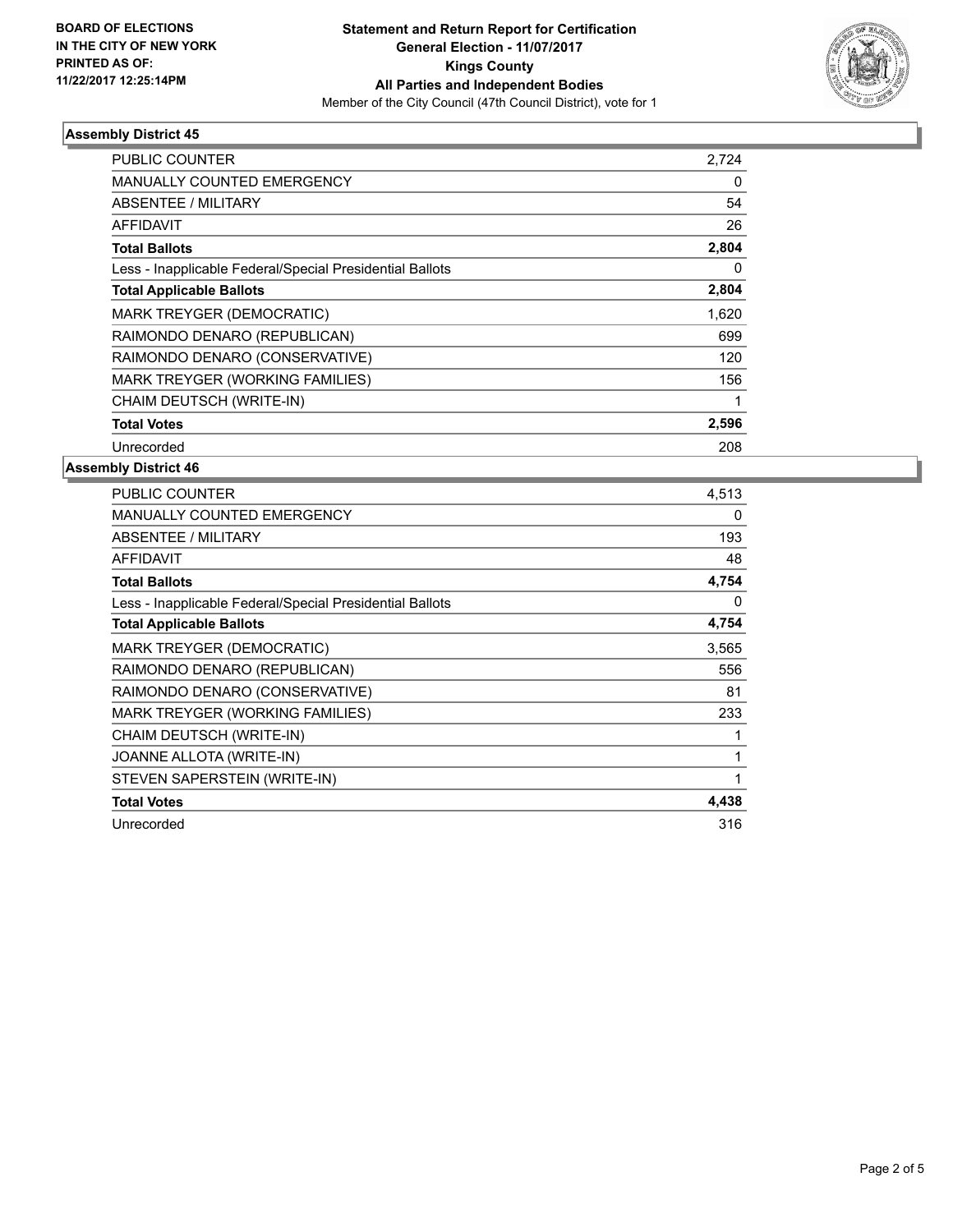

### **Assembly District 47**

| <b>PUBLIC COUNTER</b>                                    | 5,099          |
|----------------------------------------------------------|----------------|
| <b>MANUALLY COUNTED EMERGENCY</b>                        | 0              |
| <b>ABSENTEE / MILITARY</b>                               | 130            |
| <b>AFFIDAVIT</b>                                         | 53             |
| <b>Total Ballots</b>                                     | 5,282          |
| Less - Inapplicable Federal/Special Presidential Ballots | 0              |
| <b>Total Applicable Ballots</b>                          | 5,282          |
| MARK TREYGER (DEMOCRATIC)                                | 2,863          |
| RAIMONDO DENARO (REPUBLICAN)                             | 1,438          |
| RAIMONDO DENARO (CONSERVATIVE)                           | 247            |
| MARK TREYGER (WORKING FAMILIES)                          | 303            |
| <b>BO DIETL (WRITE-IN)</b>                               | 1              |
| DAN BONANNO (WRITE-IN)                                   | 1              |
| JOHN QUAGLIONE (WRITE-IN)                                | 1              |
| <b>JUSTIN BRANNAN (WRITE-IN)</b>                         | 1              |
| MONIA ABO-JAMIAL (WRITE-IN)                              | 1              |
| RANDALL C. BELINFANTE (WRITE-IN)                         | $\overline{2}$ |
| UNATTRIBUTABLE WRITE-IN (WRITE-IN)                       | 4              |
| <b>Total Votes</b>                                       | 4,862          |
| Unrecorded                                               | 420            |

### **Assembly District 48**

| <b>PUBLIC COUNTER</b>                                    | 136      |
|----------------------------------------------------------|----------|
| <b>MANUALLY COUNTED EMERGENCY</b>                        | 0        |
| ABSENTEE / MILITARY                                      | 3        |
| AFFIDAVIT                                                |          |
| <b>Total Ballots</b>                                     | 140      |
| Less - Inapplicable Federal/Special Presidential Ballots | $\Omega$ |
| <b>Total Applicable Ballots</b>                          | 140      |
| <b>MARK TREYGER (DEMOCRATIC)</b>                         | 82       |
| RAIMONDO DENARO (REPUBLICAN)                             | 30       |
| RAIMONDO DENARO (CONSERVATIVE)                           | 13       |
| MARK TREYGER (WORKING FAMILIES)                          | 7        |
| <b>Total Votes</b>                                       | 132      |
| Unrecorded                                               | 8        |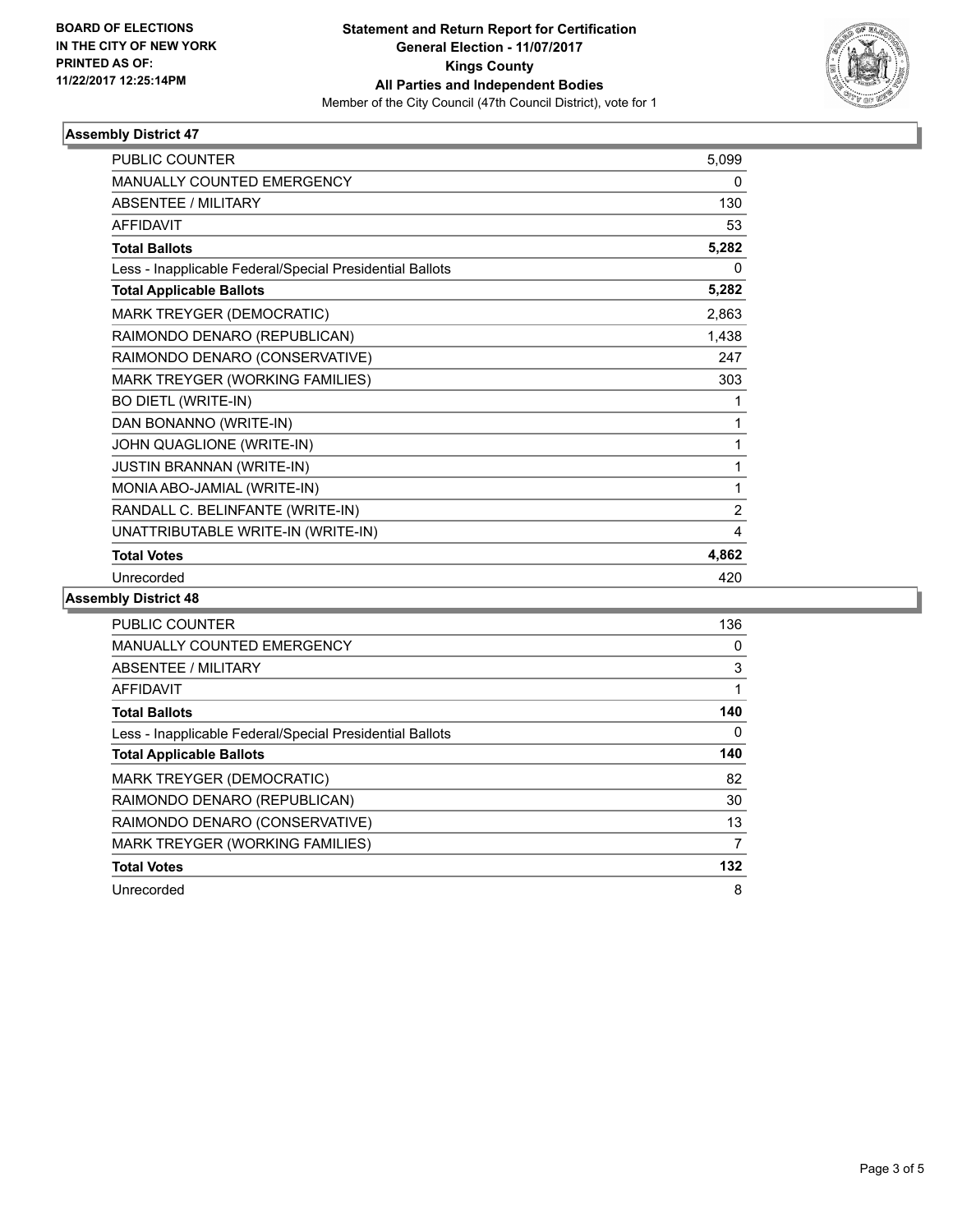

### **Assembly District 49**

| <b>PUBLIC COUNTER</b>                                    | 1,812          |
|----------------------------------------------------------|----------------|
| <b>MANUALLY COUNTED EMERGENCY</b>                        | 0              |
| <b>ABSENTEE / MILITARY</b>                               | 33             |
| <b>AFFIDAVIT</b>                                         | 16             |
| <b>Total Ballots</b>                                     | 1,861          |
| Less - Inapplicable Federal/Special Presidential Ballots | 0              |
| <b>Total Applicable Ballots</b>                          | 1,861          |
| MARK TREYGER (DEMOCRATIC)                                | 973            |
| RAIMONDO DENARO (REPUBLICAN)                             | 482            |
| RAIMONDO DENARO (CONSERVATIVE)                           | 85             |
| MARK TREYGER (WORKING FAMILIES)                          | 109            |
| CHARLES HAEUSSLER (WRITE-IN)                             | 2              |
| <b>JABARI BRISPORT (WRITE-IN)</b>                        | 1              |
| <b>JUSTIN BRANNAN (WRITE-IN)</b>                         | 1              |
| NANCY TONG (WRITE-IN)                                    | 1              |
| RYAN BLEICH (WRITE-IN)                                   | 1              |
| UNATTRIBUTABLE WRITE-IN (WRITE-IN)                       | $\overline{2}$ |
| YONI HIKIND (WRITE-IN)                                   | 1              |
| <b>Total Votes</b>                                       | 1,658          |
| Unrecorded                                               | 203            |